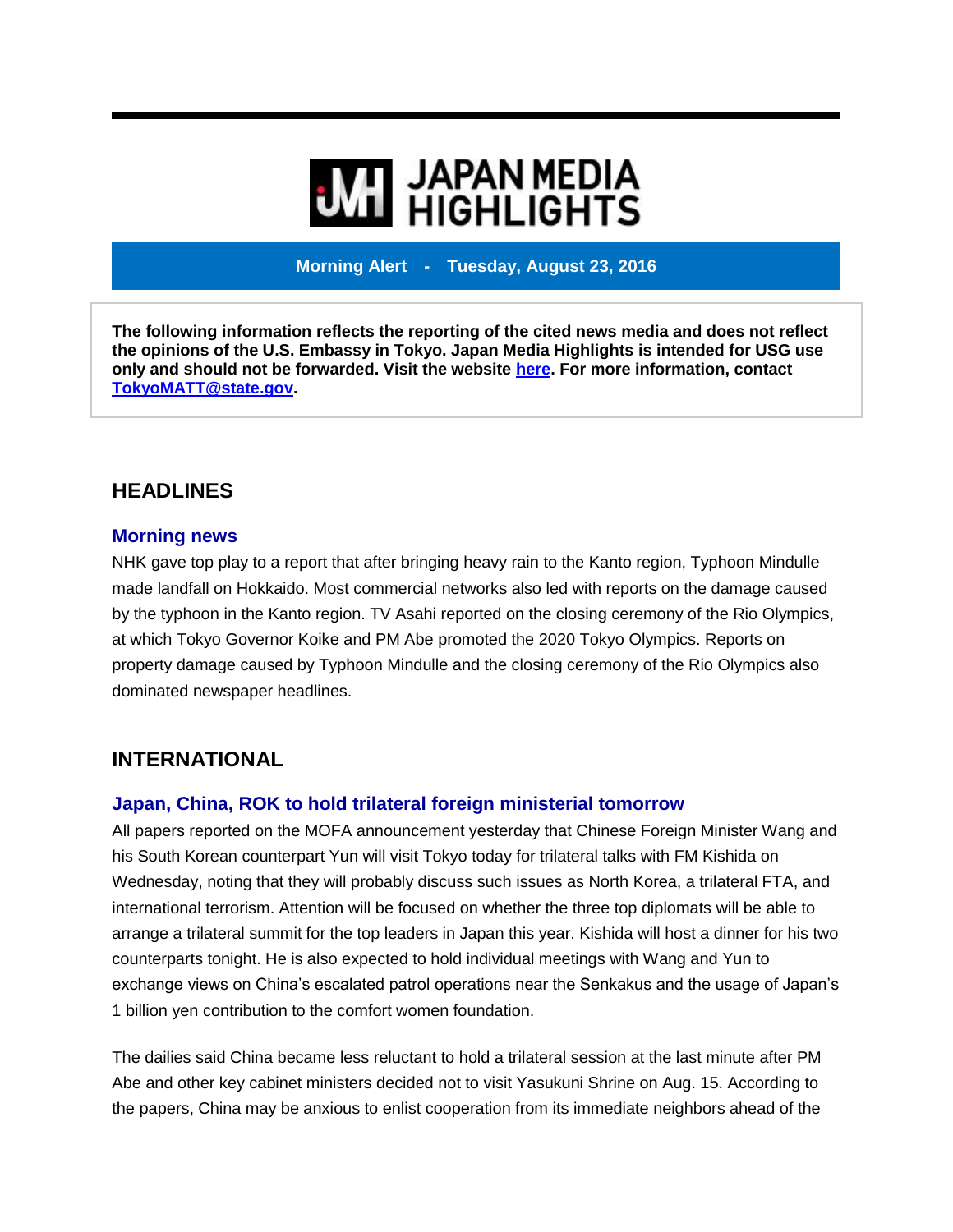G-20 summit scheduled for early September in Hangzhou. While projecting that FM Kishida will try to arrange a summit between Abe and Xi on the margins of the G20 conference, the papers said China may not endorse the idea readily.

In a related piece, Mainichi quoted a Chinese Foreign Ministry spokesperson as saying on Monday that although FM Wang will travel to Tokyo to take part in the trilateral meeting, it should not be treated as a visit to Japan.

#### **Japan, South Korea to convene treasury dialogue this weekend**

Asahi wrote that Finance Minister Aso plans to visit Seoul to conduct treasury dialogue with his ROK counterpart on Saturday, noting that the Japanese government is hopeful that Seoul will agree to reinstate a bilateral currency swap accord designed to strengthen safeguards against financial market turbulence. It has become possible to hold the first treasury dialogue in 18 months on account of growing rapprochement between Tokyo and Seoul following the comfort women pact last December.

#### **Prime minister's wife visits Pearl Harbor**

Most papers reported that Japanese First Lady Akie Abe disclosed on her Facebook account yesterday that she offered flowers and prayers at the USS Arizona Memorial at Pearl Harbor. She reportedly visited Hawaii to take part in an international conference on the marine environment. Chief Cabinet Secretary Suga declined to comment on the matter on Monday because Mrs. Abe visited Hawaii in her personal capacity, adding that there is no plan for PM Abe to travel to Hawaii.

#### **Iran denies detaining Japanese envoy**

Tokyo Shimbun printed a Kyodo piece from Tehran saying that an Iranian Foreign Ministry spokesman on Monday dismissed the GOJ's allegation that despite his diplomatic immunity, Japanese Ambassador Kobayashi was briefly detained and questioned by local security authorities in late April when he attended a party sponsored by an Iranian contact. The Iranian official said "A misunderstanding arose because the ambassador was not carrying his diplomatic ID. The security officials thus questioned him for a while."

#### **Defense Minister Inada meets with top Thai military official**

Sankei took up yesterday's meeting between Defense Minister Inada and visiting Thai Chief of Defense Forces Sommai Kaotira, during which they discussed the rising tension in the South China Sea. In response to the Japanese official's remarks that it is important for ASEAN to become united and emphasize the need to settle territorial disputes based on international law, the Thai commander simply stated that they should be resolved through dialogue.

# **SECURITY**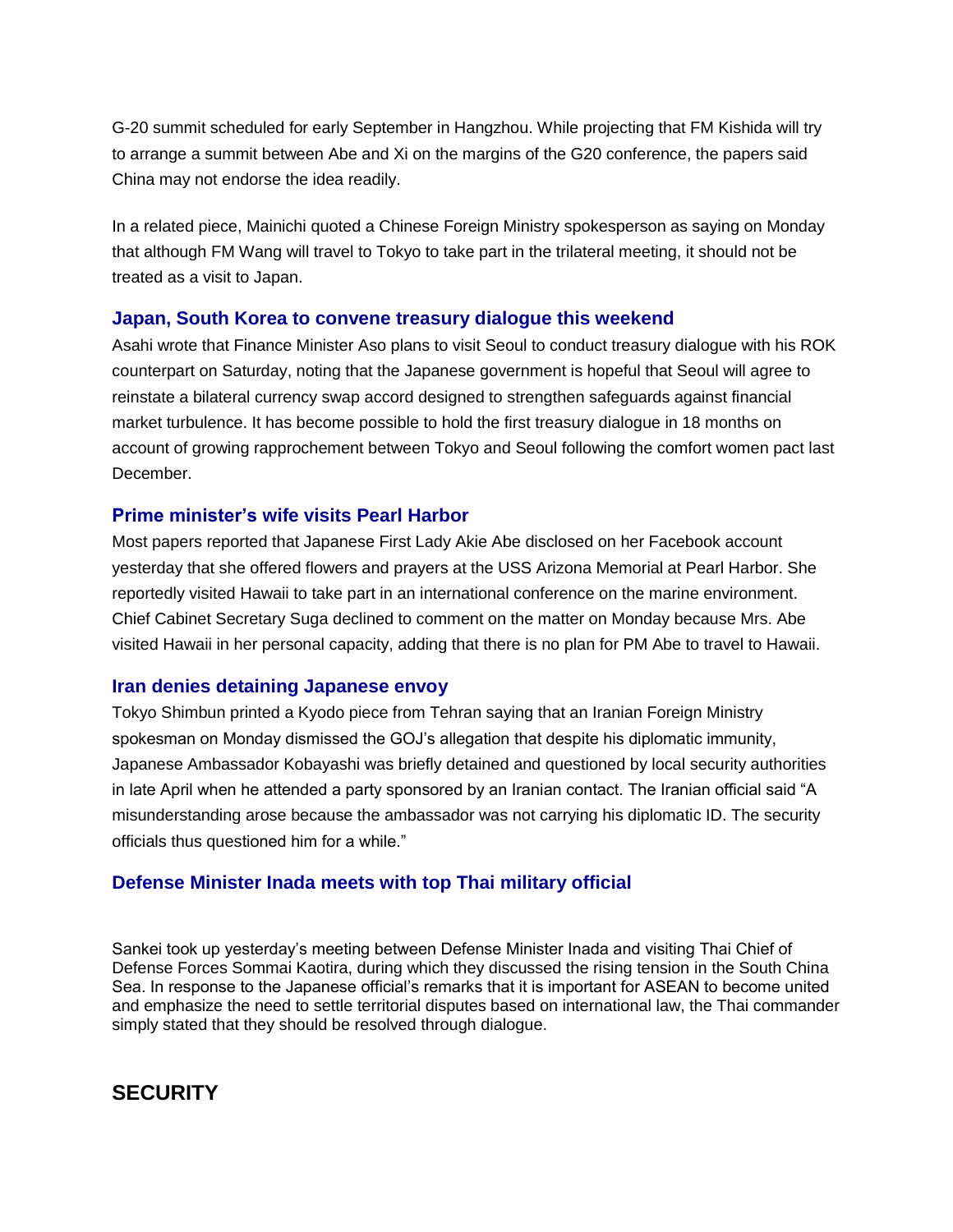#### **F-35 deployment to increase security burden on Iwakuni residents**

Tokyo Shimbun gave top coverage to a meeting yesterday between two senior MOD officials and Iwakuni Mayor Fukuda, during which the municipal leader was informed of the U.S. military's plan to deploy a fleet of 16 F-35s at MCAS Iwakuni starting in January 2017. Japan will become the only country other than the U.S. to host the state-of-the-art stealth fighters, which will replace the present squadrons of FA-18s and AV-8s.

The MOD officials stressed that the F-35 deployment is not part of U.S. force realignment since it is meant to update the existing fleets. As Iwakuni is also expected to accommodate almost 60 carrierborne aircraft from NAF Atsugi, local residents are concerned that they will have to bear a greater security burden. The daily said the regional tension may mount because China and North Korea will react strongly to the F-35 deployment.

In a related development, the paper also wrote that construction work began yesterday on the U.S. military's Iejima Auxiliary Airfield in Okinawa to expand landing zones for carrier-borne airplanes, saying that local residents are afraid that the base will be used by the Iwakuni-based F-35s.

#### **Police detain journalists covering Northern Training Area protest**

Tokyo Shimbun carried a prominent inside-page story noting that an Okinawa Times reporter and a Ryukyu Shimpo reporter were briefly detained by police when they covered demonstrations staged by local activists protesting against helipad construction at the Northern Training Area last Saturday. The Okinawa Police said they were removed from the scene to ensure security and the police were not able to identify them as journalists. The Ryukyu Shimpo reporter explained that this was the first time she had been removed by police when covering protests and that riot policemen from Tokyo apparently played a key role in the crackdown on demonstrators.

# **POLITICS**

#### **Kantei, LDP at odds over when to convene autumn Diet session**

Sankei wrote that the Kantei and the ruling LDP are engaged in a "tug of war" over when to convene the extraordinary Diet session. The Kantei is insisting on Sept. 13 with the goal of enacting the FY2016 supplementary budget and ensuring parliamentary approval of TPP legislation at an early date. The LDP leadership led by Secretary General Nikai, on the other hand, has proposed that the session be started on Sept. 26 out of consideration for the DP presidential election to be held on Sept. 15 so as to allow the new opposition leader to better prepare for Diet debates. Nikai is hoping to take a conciliatory line toward the largest opposition party in the belief that obtaining cooperation from the DP will be essential to pass key legislation. The paper added that there may be little difference between the two options in terms of holding substantive parliamentary discussions because PM Abe plans to travel to New York and Cuba in late September.